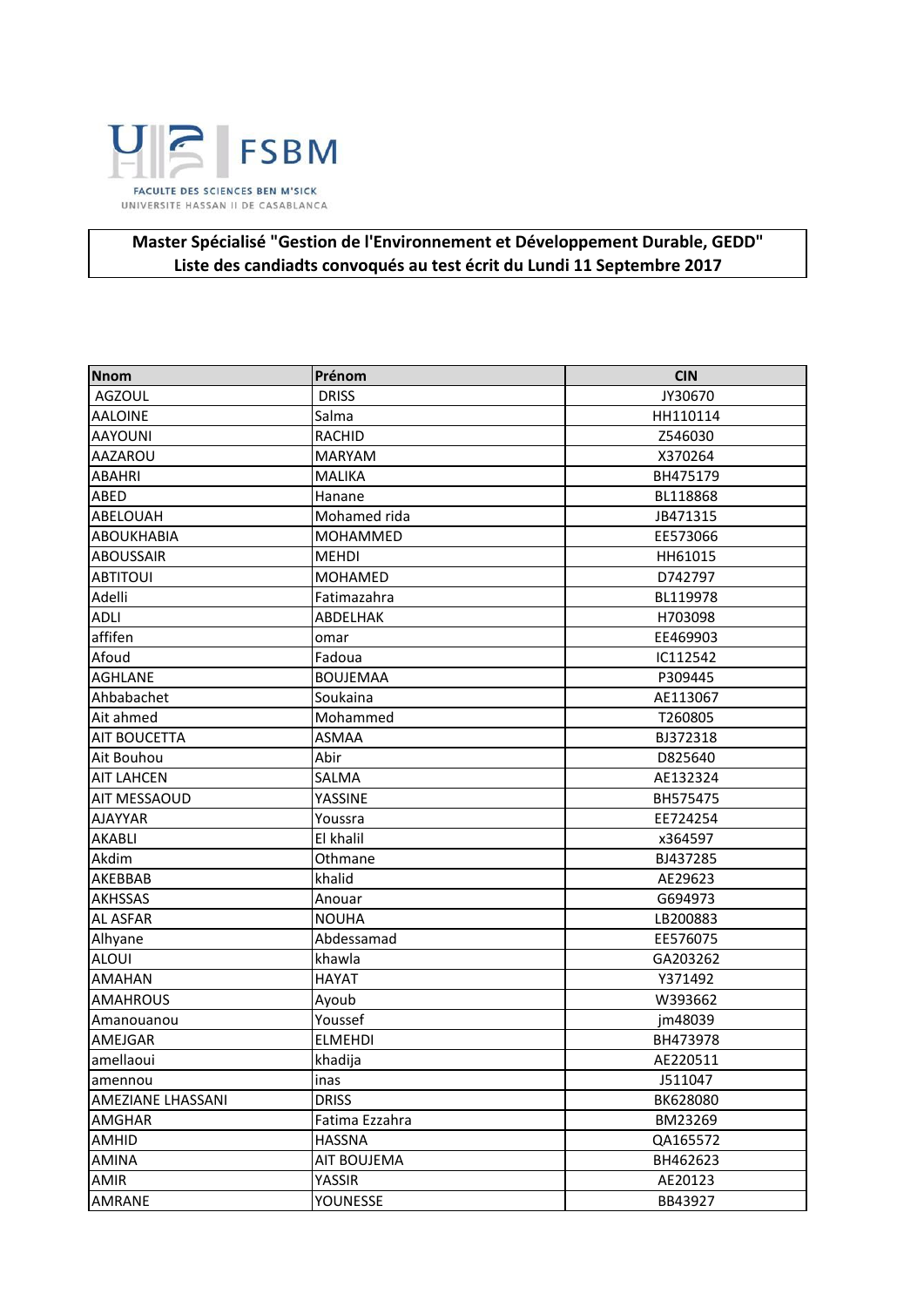| <b>AMRIBT</b>                      | AHMED                    | JB471155             |
|------------------------------------|--------------------------|----------------------|
| Andallah                           | Chifaa                   | BK291809             |
| <b>ANDAM</b>                       | <b>MUSTAPHA</b>          | J487504              |
| <b>ANEJJAR</b>                     | <b>KHALID</b>            | J478900              |
| <b>ANOUAR</b>                      | <b>MAHDI</b>             | W383755              |
| Anwar                              | Houda                    | W401093              |
| <b>AOUJIL</b>                      | <b>MOHAMED</b>           | UD5440               |
| <b>AOULAD AHMED</b>                | YASSINE                  | R358557              |
| <b>AQARROUT</b>                    | YASSINE                  | CD243226             |
| arif                               | soufiane                 | WB167741             |
| <b>ASANAOU</b>                     | FATIMAEZZAHRA            | QA165866             |
| <b>ASSANFE</b>                     | <b>NAIMA</b>             | PB 216594            |
| Attane                             | hafsa                    | BJ428779             |
| <b>ATTANE</b>                      | <b>HAFSA</b>             | BJ428779             |
| <b>AYOUBI</b>                      | <b>LOUBNA</b>            | BJ418260             |
| <b>AYOUL</b>                       | <b>NADIA</b>             | BH481623             |
| Azira                              | Chaimae                  | M566917              |
| <b>AZOUANATE</b>                   | Kaoutar                  | Y432117              |
| <b>AZOUZ</b>                       | <b>MOUNIA</b>            | IA143547             |
| <b>AZZOUGOUAGH</b>                 | LAHSSAN                  | PA143512             |
| Badraoui                           | <b>Basma</b>             | CD598969             |
| <b>BAKADER</b>                     | <b>HAFSA</b>             | BK622966             |
|                                    |                          |                      |
| <b>BAKKOUCH</b><br><b>BARHDADI</b> | SOUKAINA<br><b>RANYA</b> | BJ416689<br>CB302810 |
| <b>BAROUDI</b>                     | Said                     | SH146982             |
| <b>BARRAK</b>                      | <b>RABAB</b>             | SH169239             |
| <b>BASSA</b>                       | Omar                     | BK615170             |
| <b>BASSOU</b>                      | <b>AZEDDINE</b>          | N407661              |
| Belaidi                            | Safae                    | D825752              |
| belarbi                            | soukaina                 | TA121421             |
| belhimer                           | miloud                   | HH103528             |
| <b>BELKHADRI</b>                   | <b>JALILA</b>            | AD218220             |
| <b>BELKHADRI</b>                   | <b>JALILA</b>            | AD218220             |
| <b>BELLAJ</b>                      | YASSIR                   | H576228              |
| bellakhdim                         | abdelkabir               | M556068              |
| <b>BELMOKADEM</b>                  | <b>IMANE</b>             | WA242845             |
| <b>BELOUALI</b>                    | <b>Btissam</b>           | ID70069              |
| <b>BEN ALI</b>                     | <b>HAJAR</b>             | Q326203              |
| <b>BEN EL JARBOUH</b>              | ZINEB                    | BJ425411             |
| <b>BEN TALHA</b>                   | Ayoub                    | BH468600             |
| <b>BENAZZOUZ</b>                   | <b>AMINA</b>             | AE174509             |
| <b>BENCHBAB</b>                    | kawtar                   | T266740              |
| <b>BENCHRIFA</b>                   | <b>OUMAIMA</b>           | T268355              |
| Benhadad                           | Salma                    | Bj428533             |
| Benhadad                           | Salma                    | Bj428533             |
| BENJAMAA                           | <b>OUMAIMA</b>           | AA42985              |
| benlamouin                         | meryem                   | T264551              |
| Benmakhlouf                        | Ghita                    | BK392804             |
| Bennani                            | El Mustapha              | W361688              |
| BENNEZHA                           | ABDESLAM                 | U180177              |
| <b>BENOUARA</b>                    | <b>IMANE</b>             | BL119588             |
| BENSLIMANE                         | Marouane                 | Z481133              |
| <b>BENTALBA</b>                    | <b>HAJAR</b>             | W400331              |
| <b>BENTALEB</b>                    | <b>HANAE</b>             | GK138064             |
| <b>BENTARHLIA</b>                  | <b>NOURA</b>             | AE223851             |
| <b>BENZAKOUR</b>                   | JAMAA                    | JY16012              |
|                                    |                          |                      |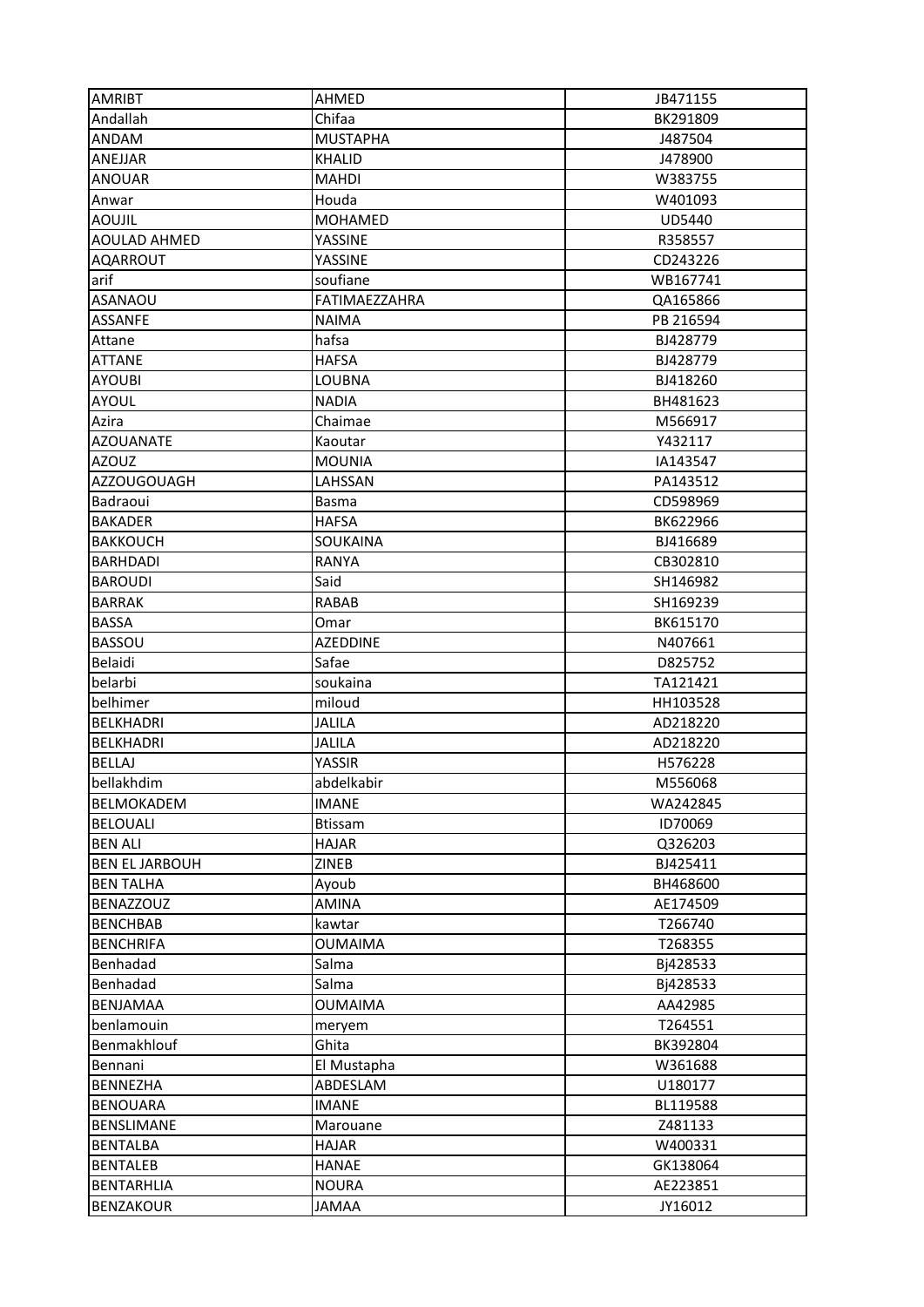| <b>BERRIANE</b>         | AYMANE             | CD513106       |
|-------------------------|--------------------|----------------|
| <b>BHAR</b>             | abderrahime        | EE563754       |
| BILI                    | <b>MEHDI</b>       | EE728930       |
| <b>BIRKDOUCHI</b>       | <b>SIHAM</b>       | JK23107        |
| <b>BNITIR</b>           | Marouane           | PA219575       |
| botazit                 | salma              | N395666        |
| <b>BOUABOULA</b>        | AMINA              | EE565921       |
| <b>BOUALIOUI</b>        | <b>MARIAMA</b>     | EE620836       |
| bouaouda                | soukaina           | T250705        |
| <b>BOUCHTALLA</b>       | ABDELLAH           | Y415981        |
| <b>BOUJIBAR</b>         | <b>HAJAR</b>       | BJ428621       |
| <b>BOULKHELF</b>        | YOUSSEF            | JH5958         |
| Boumni                  | Imane              | Q312674        |
| <b>BOUNAGRA</b>         | ABDESSALAM         | D826813        |
| <b>BOURJI</b>           | <b>FAYCAL</b>      | BK296040       |
| <b>BOURKIA</b>          | ZINEB              | J504134        |
| <b>BOUSELHAM</b>        | <b>ANOUAR</b>      | HH105096       |
| <b>BOUSLAMA</b>         | <b>NAJOUA</b>      | BJ430893       |
| <b>Boussouir</b>        | Ridouane           | JT26009        |
|                         |                    | <b>IC98896</b> |
| <b>Boutaleb</b>         | Fadoua<br>El Mehdi | T256950        |
| <b>BOUZAR</b>           |                    |                |
| <b>BOUZIDI</b>          | SALMA              | BK526728       |
| <b>BRICHA</b>           | LAMYA              | T266744        |
| <b>BSISSOU</b>          | OUMAIMA            | AA46969        |
| BZAZOU EL OUAZZANI      | ZINE EL ABIDINE    | JA167043       |
| <b>CHADIL</b>           | <b>BACHIR</b>      | TA99457        |
| <b>CHAGRA</b>           | ZAINEB             | EA194832       |
| <b>CHAHBI</b>           | <b>OTHMANE</b>     | 1693635        |
| <b>CHAIBI</b>           | <b>ILIAS</b>       | U186060        |
| <b>CHAJII</b>           | Meryem             | BL129929       |
| <b>CHAKIRI</b>          | Soufiane           | M554740        |
| <b>CHAMEKH</b>          | <b>AYYOUB</b>      | CD194513       |
| <b>CHANAA</b>           | <b>HANANE</b>      | BH361062       |
| Chikhi                  | El mahdi           | TA136719       |
| <b>CHOUIN</b>           | chaimae            | AE199260       |
| <b>CHRAIBI</b>          | <b>HAJAR</b>       | AA45175        |
| DADI                    | <b>IKRAME</b>      | V328883        |
| <b>DAGHASH</b>          | HEBATALLAH         | EE721884       |
| <b>DAHMANI</b>          | Badreddine         | AA42411        |
| <b>DAMINE</b>           | <b>OUMAIMA</b>     | JM50673        |
| <b>DARDAB</b>           | YASSINE            | BK613488       |
| <b>DAROUICH</b>         | MOHAMMED           | AE38695        |
| <b>DAYYAA</b>           | <b>MOUNIR</b>      | EE616521       |
| <b>DEFAAOUI</b>         | ABDERRAHIM         | IC111456       |
| DEMIATHI                | <b>MANAL</b>       | S725838        |
| <b>DEROUIECH</b>        | <b>LHOUCINE</b>    | WA184552       |
| <b>DHIDAH</b>           | AYMANE             | BJ430690       |
| <b>DICHI</b>            | <b>IBTISSAM</b>    | BH379920       |
| djimtebaye              | naguertangar       | I001215V       |
| ebahry                  | youssef            | BL129649       |
| E-CHAJIAI               | hassan             | PA215515       |
| <b>ECHCHNAA</b>         | AMINA              | BB119499       |
| Eham                    | Khalil             | N405265        |
| EL AARFI                | RADIA              | BK2971052      |
| EL ALAOUI EL ABDALLAOUI | <b>OUMAIMA</b>     | M581997        |
| <b>EL ALLALI</b>        | <b>ZOUHAIR</b>     | TK22409        |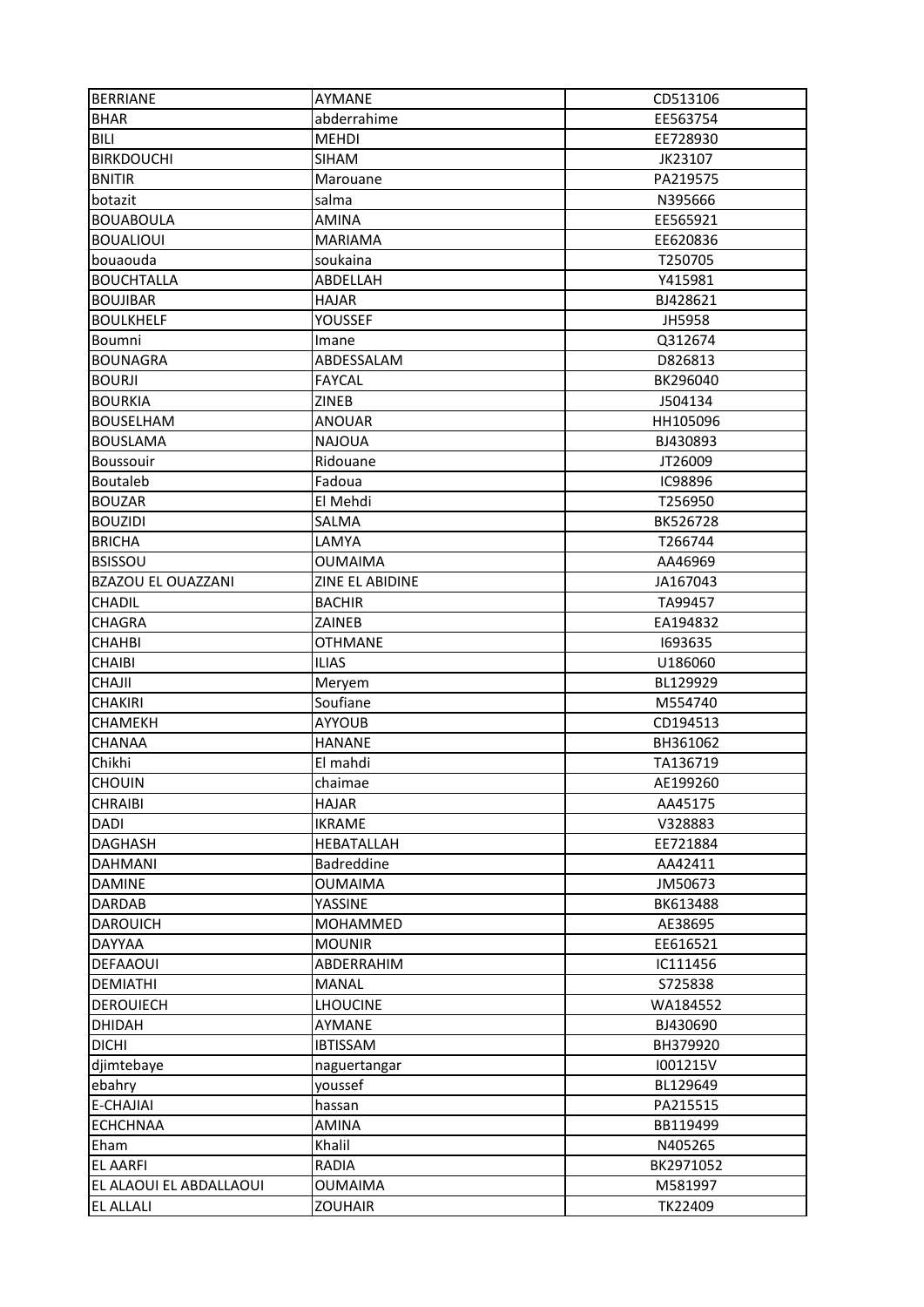| <b>EL ALLAM</b>                      | <b>BOUCHRA</b>                  | BJ421414             |
|--------------------------------------|---------------------------------|----------------------|
| <b>EL AMRANI</b>                     | <b>IMAD</b>                     | CD191933             |
| <b>EL ANYAOUI</b>                    | MOHAMMED                        | M544146              |
| <b>EL AOUFI</b>                      | CHAIMAA                         | BJ428256             |
| <b>EL ASSRAOUI</b>                   | <b>ATIKA</b>                    | IA144106             |
| <b>EL ATTAR</b>                      | <b>KHADIJA</b>                  | A440795              |
| EL AZZOUZI                           | <b>MERYEM</b>                   | AE136763             |
| <b>EL BAZ</b>                        | CHAIMAE                         | D833723              |
| <b>EL BOUDAMI</b>                    | <b>KHADIJA</b>                  | AD252563             |
| <b>EL BOURTALI</b>                   | <b>AYOUB</b>                    | 1715612              |
| <b>EL FAKIR</b>                      | <b>IMANE</b>                    | BH396622             |
| <b>EL FELLAHI</b>                    | <b>MOHAMED</b>                  | HA54329              |
| <b>EL FILALI</b>                     | <b>CHAIMAE</b>                  | CB295172             |
| <b>EL FRAYJI</b>                     | Youness                         | Q234801              |
| <b>EL GAATIB</b>                     | <b>HAJAR</b>                    | AE221341             |
| <b>El Ghallab</b>                    | Houda                           | Bk287641             |
| <b>EL HADDIOUI</b>                   | AMINA                           | BE869942             |
| <b>EL HAFIDI</b>                     | <b>OUMAIMA</b>                  | AA45255              |
| <b>EL HAJY</b>                       | <b>MOHAMED</b>                  | T254551              |
| <b>EL HARRAZ</b>                     | <b>ZAINEB</b>                   | BM15156              |
| <b>EL HOSIMI</b>                     | RAJAE                           | HH115321             |
| El khaldi                            |                                 |                      |
|                                      | Amina                           | BL138917             |
| <b>EL KHIARI</b>                     | <b>IMAN</b>                     | IB218214             |
| <b>EL MADLIOUI</b>                   | <b>AYOUB</b>                    | IE17774              |
| <b>EL MAZYOUNY</b><br>El Messioui    | <b>IKBAL</b><br>Badr            | BH396585<br>Y436033  |
|                                      | <b>HAMID</b>                    |                      |
| <b>EL MODEN</b><br><b>EL WAQOUDI</b> | <b>TAHA AMINE</b>               | JC433927<br>EE539501 |
| <b>EL YAAKOUBI</b>                   | Ibrahim                         | BK284931             |
|                                      |                                 |                      |
| el yadari<br><b>ELAACHRAOUI</b>      | <b>OUSSAMA</b><br><b>FATIMA</b> | z549197<br>BH456740  |
| <b>ELADRAOUI</b>                     | Radouane                        | EE461740             |
| <b>ELAZZAOUI</b>                     | SARA                            | bj432472             |
| <b>ELBAHRAOUI</b>                    | Omar                            | AE98867              |
| <b>ELBAZE</b>                        | SOUAD                           | BH371687             |
| Elboti                               | Mohamed                         |                      |
|                                      |                                 | AE135309             |
| elguasmi<br><b>ELHAJJI</b>           | rabab                           | AE173055             |
|                                      | Othmane                         | AD239723             |
| <b>ELHAJJI</b>                       | <b>OTHMANE</b><br>Yassir        | AD239723<br>LB173344 |
| ELhamdouni<br>Elhamouli              |                                 |                      |
| <b>ELHAQAOUI</b>                     | Laila<br><b>SOFIA</b>           | T 244930             |
|                                      |                                 | BK280234             |
| <b>ELHATIMY</b>                      | <b>MERIEM</b>                   | EE569725             |
| <b>ELHIDAOUI</b>                     | Aboubakr                        | HH102227             |
| <b>ELKATRANI</b>                     | <b>KAOUTAR</b>                  | CB279122             |
| Elkhaloua                            | Amal                            | EC40247              |
| <b>ELKOBBI</b>                       | ABDERRAZAK                      | M571965              |
| <b>ELMANOUZI</b>                     | <b>ZINEB</b>                    | CD513302             |
| <b>ELMANSOURI</b>                    | <b>Brahim</b>                   | JC508138             |
| <b>ELMASMOUDI</b>                    | Yassine                         | M522058              |
| <b>ELMATRAG</b>                      | SARA                            | BB133551             |
| elmazi                               | Fatima                          | TK22281              |
| <b>ELMGHAIMIMI</b>                   | ZAKIA                           | BK621858             |
| <b>ELMORCHID</b>                     | Sana                            | ID39421              |
| <b>ELMOUDNI</b>                      | <b>JOUDIA</b>                   | M557430              |
| <b>ELMOUTAKI</b>                     | <b>YOSRA</b>                    | BJ425586             |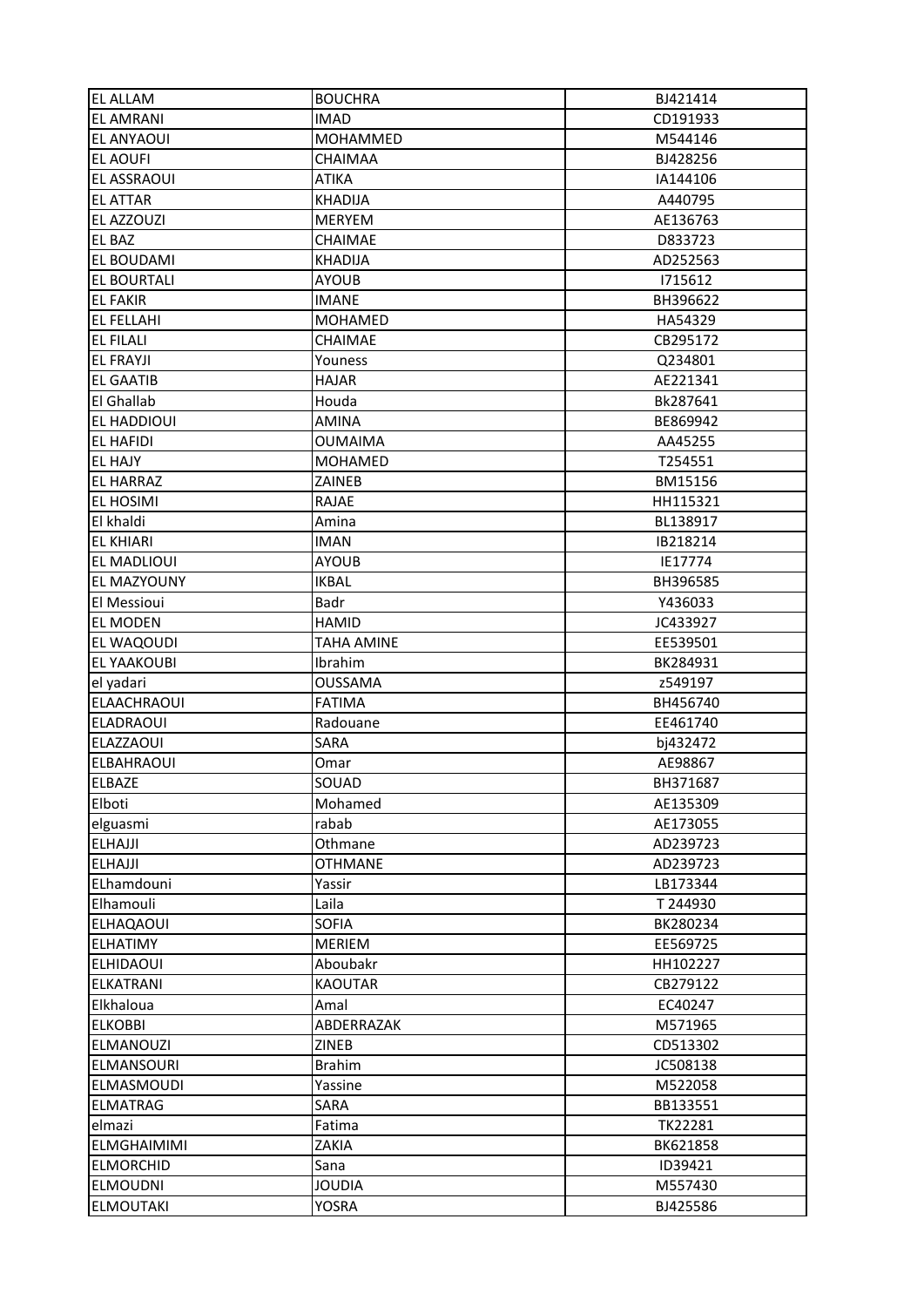| <b>ELOINZIOUI</b>       | <b>YOUSSEF</b>           | EA185742             |
|-------------------------|--------------------------|----------------------|
| <b>ELOUAFI</b>          | ZAINAB                   | AE60676              |
| <b>ELOUATI</b>          | <b>AMINA</b>             | BH396984             |
| <b>ENNAHLI</b>          | SAID                     | Y312352              |
| <b>ENNAJHI</b>          | LAILA                    | ID36040              |
| <b>ENNAJI</b>           | ZAKARIA                  | AB276803             |
| <b>ENNAJIH</b>          | SAMIRA                   | HH158183             |
| Erbi                    | Lokmane                  | BJ437197             |
| <b>ERRAJI</b>           | <b>MERIEM</b>            | OD47146              |
| <b>ERROUHI</b>          | E MEHDI                  | N355323              |
| Essafi                  | Hafsa                    | BH490402             |
| <b>ES-SAOUAB</b>        | <b>YOUNES</b>            | BL134192             |
| <b>ESSEBBAHI</b>        | Issam                    | AE120405             |
| <b>ESSERGHINI</b>       | hajar                    | AE65918              |
| <b>ESSOUIRI</b>         | YOUSSEF                  | BK297004             |
| <b>ETTABAA</b>          | <b>WAFAA</b>             | BE832812             |
| <b>ETTAKI</b>           | <b>WAFA</b>              | 1700259              |
| <b>ETTALIBI</b>         | <b>KAOUTAR</b>           | BH464157             |
| ezzahir                 | asma                     | BK636074             |
| EZ-ZAIDI                | <b>NADIA</b>             | QA162493             |
| EZ-ZYN                  | <b>SOFIA</b>             | T258018              |
| <b>FAOUZI</b>           | <b>AATIF</b>             | IA82530              |
|                         | <b>MOHAMED</b>           |                      |
| <b>FARAGI</b>           | SAFAA                    | JC537839             |
| <b>FATHI</b>            |                          | BH471660             |
| Fawzi                   | <b>Driss</b>             | BL101309             |
| <b>FEKRAOUI</b>         | <b>KAWTAR</b>            | BE874761             |
| Fliflou<br><b>FOUAS</b> | Zakariyae<br><b>AZIZ</b> | LB205764<br>IA135231 |
|                         |                          |                      |
| Fraitlis                | Ayoub                    | BJ416658             |
| <b>FTAIMI</b>           | <b>IMANE</b>             | A446458              |
| <b>GARAGE</b>           | <b>HASSAN</b>            | JH29213              |
| <b>GHABAT</b>           | Asmaa                    | BJ432667             |
| <b>GHAZALI</b>          | <b>FOUAD</b>             | WA226725             |
| Ghilan                  | Abdellatif               | HH61781              |
| ghita                   | bennisse                 | CD328952             |
| ghraba                  | anas                     | wa215473             |
| <b>GOUAICHE</b>         | <b>ELMEHDI</b>           | Q286900              |
| Gouiti                  | Fatima                   | AE144021             |
| <b>GOULHAYE</b>         | Khadija                  | BK608021             |
| Guab                    | <b>Taoufik</b>           | AE125029             |
| <b>GUENAN</b>           | <b>SABIR</b>             | BB127304             |
| <b>HABBADI</b>          | SAID                     | BH582761             |
| <b>HABBATI IDRISSI</b>  | ANAS                     | BJ429986             |
| habbaz                  | hamza                    | bj435500             |
| <b>HABTI</b>            | Khadija                  | BB129319             |
| <b>HACHADI</b>          | <b>ZINEB</b>             | MA128495             |
| Hachami                 | Atika                    | Sh169907             |
| <b>HADRAOUI</b>         | ABDERRAZAK               | EE620220             |
| <b>HAJIBI</b>           | ZAKIA                    | BB128967             |
| <b>HAMAMME</b>          | AHMED                    | AE36879              |
| <b>HANI</b>             | <b>OUMAIMA</b>           | T259310              |
| <b>HANOUN</b>           | SAMAH                    | BB129385             |
| <b>HARKAT</b>           | soukaina                 | T264935              |
| <b>HASSANI</b>          | SOUMIA                   | QB28066              |
| <b>HASSANI</b>          | Ali                      | Z481151              |
| <b>HASSOU</b>           | M'BAREK                  | pb213183             |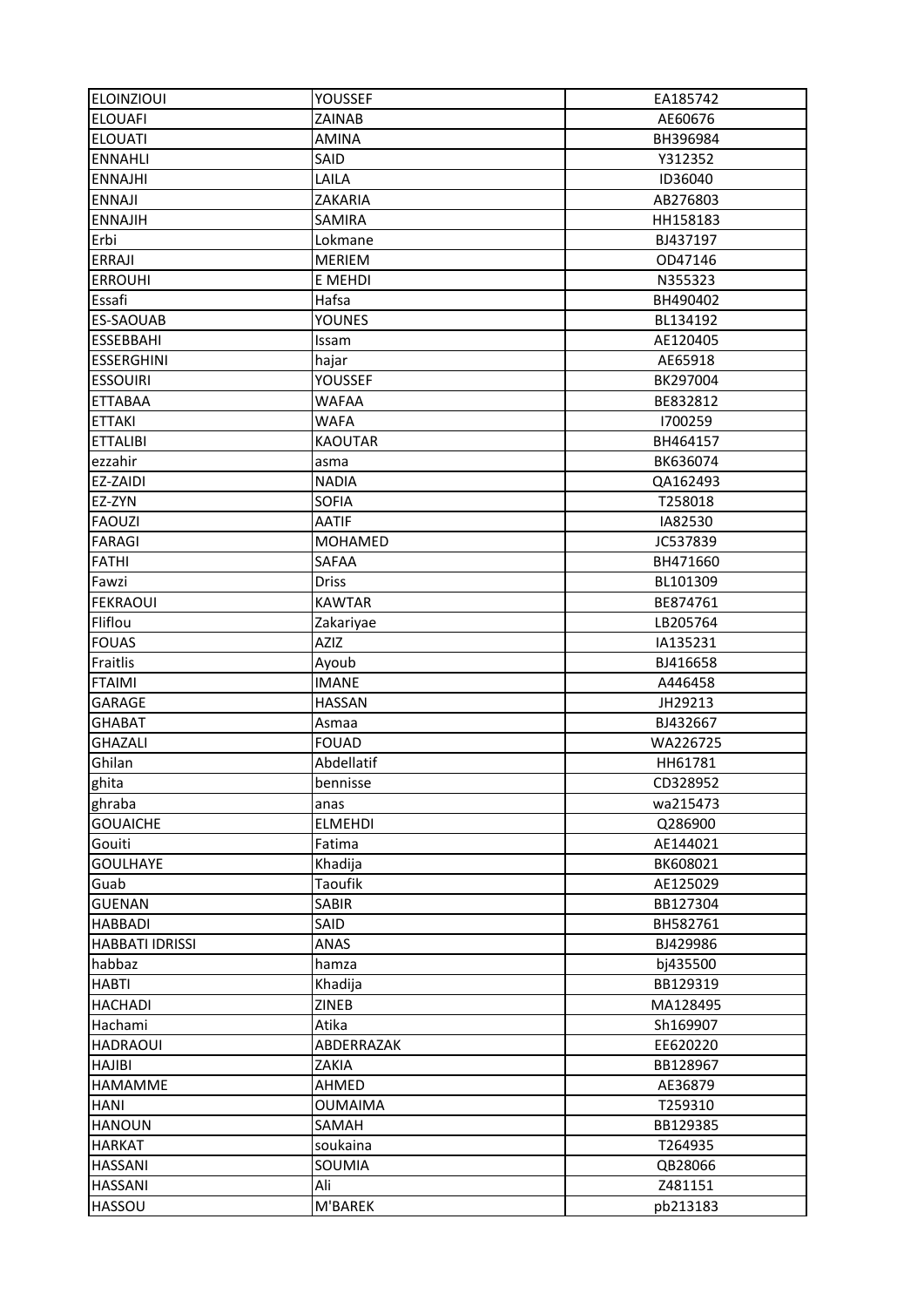| hatime           | meryem              | AA6279    |
|------------------|---------------------|-----------|
| <b>HEMLALI</b>   | <b>MOUHSSINE</b>    | M557494   |
| <b>HERHAR</b>    | Meryeme             | AB646621  |
| <b>HIDANE</b>    | Maha                | T260367   |
| <b>HILMI</b>     | Mohammed            | AE136926  |
| <b>HNOUDA</b>    | ZINEB               | AE132565  |
| <b>HOUKMI</b>    | <b>ISLAM</b>        | M575085   |
| Ichennarn        | Imane               | D948821   |
| <b>IDRAHOU</b>   | <b>HAFSSA</b>       | EE622087  |
| <b>IGMOULLAN</b> | <b>MERYEM</b>       | JB481106  |
| <b>IMCHAD</b>    | ASMAA               | BK278075  |
| <b>IMSEG</b>     | <b>IMANE</b>        | BH473685  |
| <b>ISSAM</b>     | Anass               | IB214911  |
| <b>JAARANY</b>   | ZAKARIA             | BJ433237  |
| <b>JABRANE</b>   | <b>DOUNIA</b>       | BH464804  |
| <b>JEDDI</b>     | Mohamed             | JK24564   |
|                  |                     |           |
| Jeddi            | Hamza               | J484610   |
| <b>JNIH</b>      | <b>ASMAE</b>        | DC33470   |
| <b>KABBAB</b>    | Ilyass              | HH11726   |
| <b>KACHOUL</b>   | majda               | BE854286  |
| kadri            | hamza               | AE139993  |
| <b>KHALIL</b>    | <b>FATIMA ZAHRA</b> | y420828   |
| khalil           | mohammed            | BE881693  |
| Khanoufi         | Aicha               | BJ411838  |
| kharbouch        | abderrazzak         | IC109223  |
| <b>KHBOUZ</b>    | <b>YUSSRA</b>       | G687343   |
| <b>KONDET</b>    | <b>IDRISSA</b>      | A2001261  |
| <b>KOUAKOUA</b>  | Helba Saira Divin   | OA0039613 |
| KOUAM            | Rajae               | BB149111  |
| <b>KOUDIA</b>    | <b>HAMZA</b>        | BB121418  |
| <b>KOUZIBRI</b>  | Zaineb              | BL127436  |
| LAALOU           | Adnane              | HH104302  |
| LAARI            | <b>FATIMA</b>       | BJ437140  |
| <b>LABNINE</b>   | Wijdane             | J490952   |
| lachibi          | youssef             | WA204579  |
| <b>LAFRAKH</b>   | ALI                 | PB101007  |
| LAGHANDOUR       | AHMED               | J479164   |
| <b>LAGHRICHI</b> | <b>BOUTAINA</b>     | MC234424  |
| LAGLIL           | <b>INSSAF</b>       | BJ418448  |
| LAHMYANI OKBI    | Mohammed            | CD378515  |
| <b>LAKHDIRI</b>  | EL MEHDI            | N384514   |
| LAMHAMDI         | <b>BRAHIM</b>       | AD232422  |
| <b>LOUAH</b>     | <b>FATIMA ZAHRA</b> | BK284763  |
| Loutfi           | ayoub               | AE87533   |
| MAACHOU          | HAMZA               | BJ430498  |
| <b>MABCHOUR</b>  | <b>IBTISSAM</b>     | AE134288  |
| <b>MABROUKI</b>  | YOUSSEF             | AE13770   |
| MAJID            | OMAR                | BK281541  |
| <b>MAJYD</b>     | SOUKAYNA            | IE23826   |
| <b>MAKHZAMI</b>  | EL MEHDI            | BJ430916  |
|                  |                     |           |
| MAKHZAMI         | EL MEHDI            | BJ430916  |
| <b>MAMZA</b>     | <b>MUSTAPHA</b>     | PA215523  |
| <b>MANAR</b>     | Oumaima             | BK606259  |
| <b>MANNAN</b>    | Salma               | AA43367   |
| <b>MANNAN</b>    | SALMA               | AA43367   |
| <b>MAROURI</b>   | MERIEM              | HH168576  |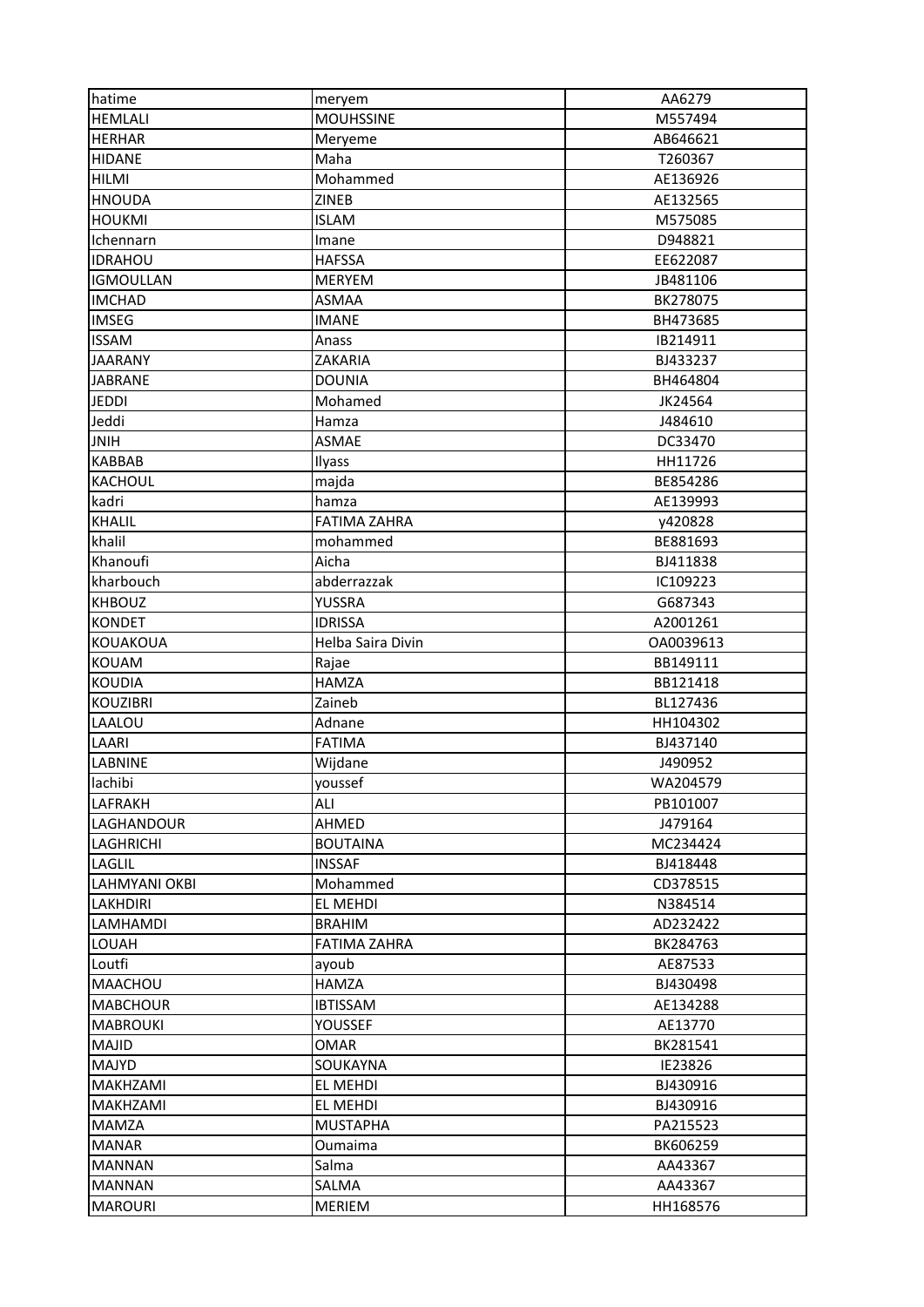| <b>MARRANE</b>         | <b>SALAH EDDINE</b>            | JF54103             |
|------------------------|--------------------------------|---------------------|
| <b>MAZA</b>            | <b>INTISSAR</b>                | Q321419             |
| <b>MAZZOUZ</b>         | Achoura                        | X296717             |
| <b>MBULA EVOLOKO</b>   | <b>DIDI</b>                    | M004924R            |
| <b>MEDHOUSS</b>        | <b>AICHA</b>                   | BH353346            |
| <b>MESKI</b>           | AMAL                           | BK290273            |
| <b>MHARI</b>           | LAILA                          | BH465208            |
| <b>MOJAHID</b>         | <b>MUSTAPHA</b>                | 1412293509          |
| Mouafik                | Mohamed                        | AD255996            |
| <b>MOUHSSINE</b>       | Aya                            | BB145746            |
| <b>MOUJAHID</b>        | ZINEB                          | BB135106            |
| <b>MOULAY</b>          | <b>MOHAMED</b>                 | S725885             |
| moulouad               | youssef                        | BB110140            |
| <b>MOUSSA</b>          | AHMAD                          | EE123456            |
| mouttaki               | ikram                          | BK641108            |
| <b>MOUZAITI</b>        | younes                         | JT42591             |
| <b>MSSYAH</b>          | <b>KHAWLA</b>                  | Z559161             |
| <b>NACER</b>           | <b>JALILA</b>                  | BB137266            |
| Nacer                  |                                | Z546861             |
| <b>NAFI</b>            | Aymen<br><b>MOHAMED</b>        | BH541430            |
| <b>NAHLI</b>           | <b>KHADIJA</b>                 | WA226008            |
| <b>NAIM</b>            | <b>OUMAIMA</b>                 | bk290221            |
|                        |                                |                     |
| <b>NAJIH</b>           | <b>CAMELIA</b>                 | QA170111            |
| <b>NAOUMY</b>          | <b>YOUNES</b>                  | BE858602            |
| <b>NASSIB</b>          | <b>MOHAMED</b>                 | PB177454            |
| <b>NAZAR</b>           | YOUSSEF                        | MD1514              |
| <b>NBIQA</b>           | <b>GHIZLANE</b>                | JK23877             |
| Neddar                 | Amina                          | <b>TK22098</b>      |
| <b>NGHIMA TAHIRI</b>   | Ahmed                          | T243955             |
| <b>NOURDDINE</b>       | AHMED                          | 1723329             |
| Noureddine             | jihane                         | BJ434106            |
| <b>OUABOU</b>          | <b>MOHAMED</b><br>khalid       | JY26470             |
| ouaks<br><b>OUALIL</b> |                                | T225603<br>BE867176 |
| <b>OUALILI</b>         | <b>OUMAIMA</b><br>Hicham       | V300179             |
|                        |                                |                     |
| OUALLA                 | YOUSSEF                        | AE143700            |
| <b>OUARCHI</b>         | <b>AMINE</b>                   | 1727915             |
| <b>OUARD</b>           | <b>NAHLA</b>                   | JC542964            |
| <b>OUARDI</b>          | RABII                          | E583296             |
| <b>OUASSIF</b>         | YASSINE                        | J478618             |
| Oubassou               | Leila                          | Bj421857            |
| oubnini                | mehdi                          | ia173724            |
| <b>OUCHAADID</b>       | <b>YOUNES</b>                  | IC13513             |
| Ouedraogo              | Kiswendsida jeanbaptiste junio | A2060163            |
| <b>OUGHRISS</b>        | MOHAMED                        | PA227228            |
| <b>OUIHI</b>           | <b>LAHCEN</b>                  | JE284135            |
| <b>OUIKISS</b>         | Jamal                          | BB143555            |
| OUISAADANE             | <b>FATIMA</b>                  | IC102642            |
| <b>OUKHOUYA</b>        | <b>HAMZA</b>                   | T268277             |
| OULADSAIAD             | YOUNES                         | BB127249            |
| Ould zahra             | Loubna                         | BB124201            |
| <b>OUNEJJAR</b>        | LAMYA                          | ID67855             |
| OUSSISSOU              | SAFAE                          | UA112441            |
| <b>OUTENRHRINE</b>     | <b>NOURA</b>                   | EE569113            |
| RABI                   | SOUKAINA                       | HH61983             |
| <b>RACHED</b>          | SARA                           | AD235117            |